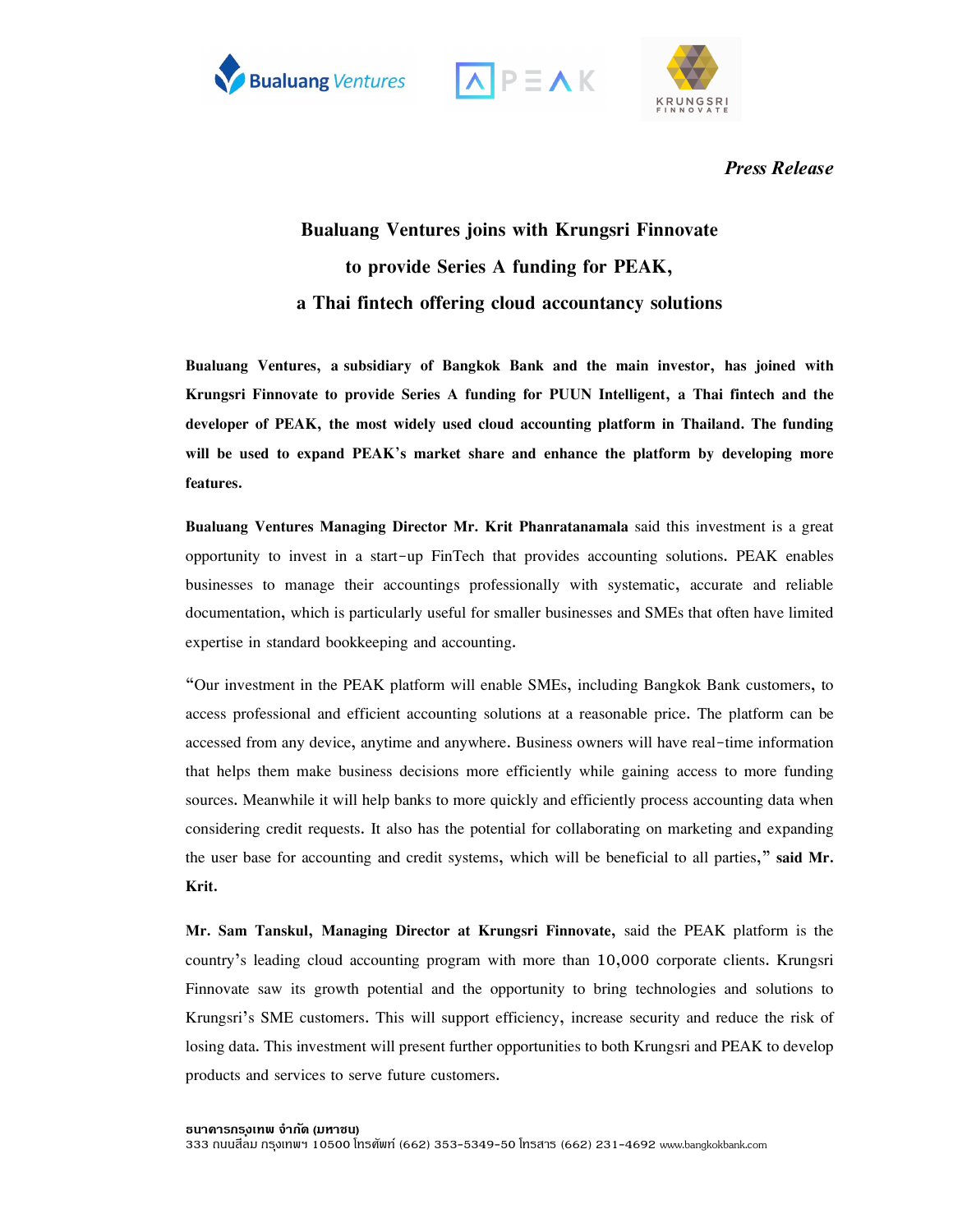"Krungsri Finnovate's goal is to be a connector linking start-ups and its affiliates through support and investments in technologies, innovations and potential start-ups in Thailand and across the region. This will enhance its business development in many dimensions including reducing costs, generating revenue, creating innovations and gaining access to data. Our Medium-Term Business Plan covering 2021 – 2023 will focus on developing financial innovations and solutions that promote an ecosystem for users, service providers and business partners to be more convenient, flexible and efficient. It will also build a strong network across ASEAN to support business expansion overseas and support the start-up ecosystem through continued investments. These startups can help develop Krungsri's businesses through collaborations, while Krungsri can support start-ups with its potential, expertise and network. Our Medium-Term Business Plan focuses mainly on automobile, home and living, and e-commerce businesses," **said Mr. Sam.**

Mr. Peem Petchged, Founder and CEO of PUNN Intelligent, said the company plans to use the Series A funding it has received from four investors — Bualuang Ventures, Krungsri Finnovate, SME Private Equity Trust Fund (by the Government Savings Bank and the Stock Exchange of Thailand), and  $M8VC -$  to expand its market and develop a greater variety of products to meet the needs of every business, whether start-up or SME. This is aligned with PEAK's purpose to support businesses by providing them with a high quality, professional accounting system that will support business growth and enable accounting information to be used for decision making, strategic planning and gaining access to funding sources at a reasonable cost, which will increase businesses efficiency and support the Thai economy.

PEAK's cloud accounting platform is available for three groups of customers: business owners, accountants, and software alliances with four packages set for different functions according to customer needs which are a free package, Basic (500 baht/month), Pro (700 baht/month) and Pro Plus (1,200 baht/month). PEAK is Thailand's leading cloud accounting platform and is used by more than 1,000 partner accounting firms and freelance accountants across the country.

"PEAK aims to develop a platform that contributes to the development of financial infrastructure while providing convenience for business customers. At present, PEAK's cloud accounting program can record and track various accounting transactions in real time, and it is tailored to meet the needs of each group of customers. Our vision is to ease the burden of accounting for business owners so they can have more time to focus on growing their businesses with the help of PEAK, as well as supporting accountants for assisting business owners to reach their goals," **said Mr. Peem.**

2